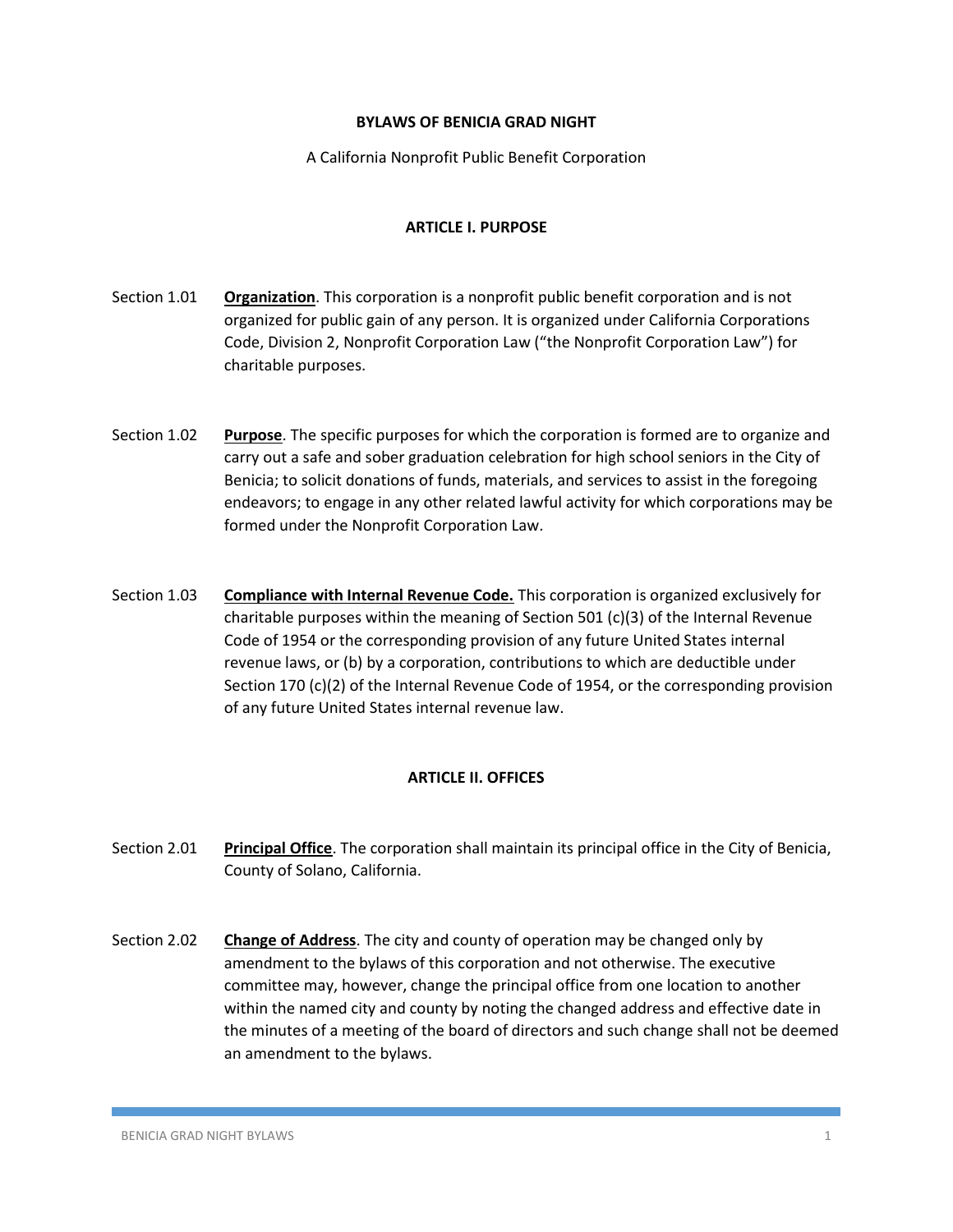Section 2.03 **Other Offices.** The corporation may also have offices at such other places, within or without the State of California, where it is qualified to do business, as its business may require, and as the board of directors, may from time to time, designate.

#### **ARTICLE III. ASSETS**

Section 3.01 **Assets.** The properties and assets of this nonprofit corporation are irrevocably dedicated to charitable purposes. No part of the net earnings, properties, or assets of this corporation, on dissolution or otherwise, shall insure to the benefit of any private person, individual, or direction of this corporation. On liquidation or dissolution, all properties and assets and obligations shall be distributed and paid over to an organization dedicated to charitable purposes, provided that the organization continues to be dedicated to the exempt purposes as specified in Internal Revenue Code Section 501 (c)(3).

### **ARTICLE IV. MEMBERS**

Section 4.01 **Members.** The corporation shall have no members. Any action which would otherwise, under law or the provisions of the articles of incorporation or bylaws of this corporation, require approval by a majority of all members, or approval by members, shall only require the approval of the board of directors.

# **ARTICLE V. DIRECTORS**

- Section 5.01 **Number**. The corporation shall have not less than three (3) nor more than seven (7) directors, with the exact number be fixed within these limits by the approval of the board of directors in the manner provided in these bylaws. The directors shall collectively be known as the board of directors or the board.
- Section 5.02 **Powers.** Subject to the provisions of the Nonprofit Corporation Law and any limitations on the articles of incorporation and these bylaws, the activities and affairs of this corporation shall be conducted, and all corporate powers shall be exercised, by or under the direction of the board of directors. Directors need not be residents of the State of California.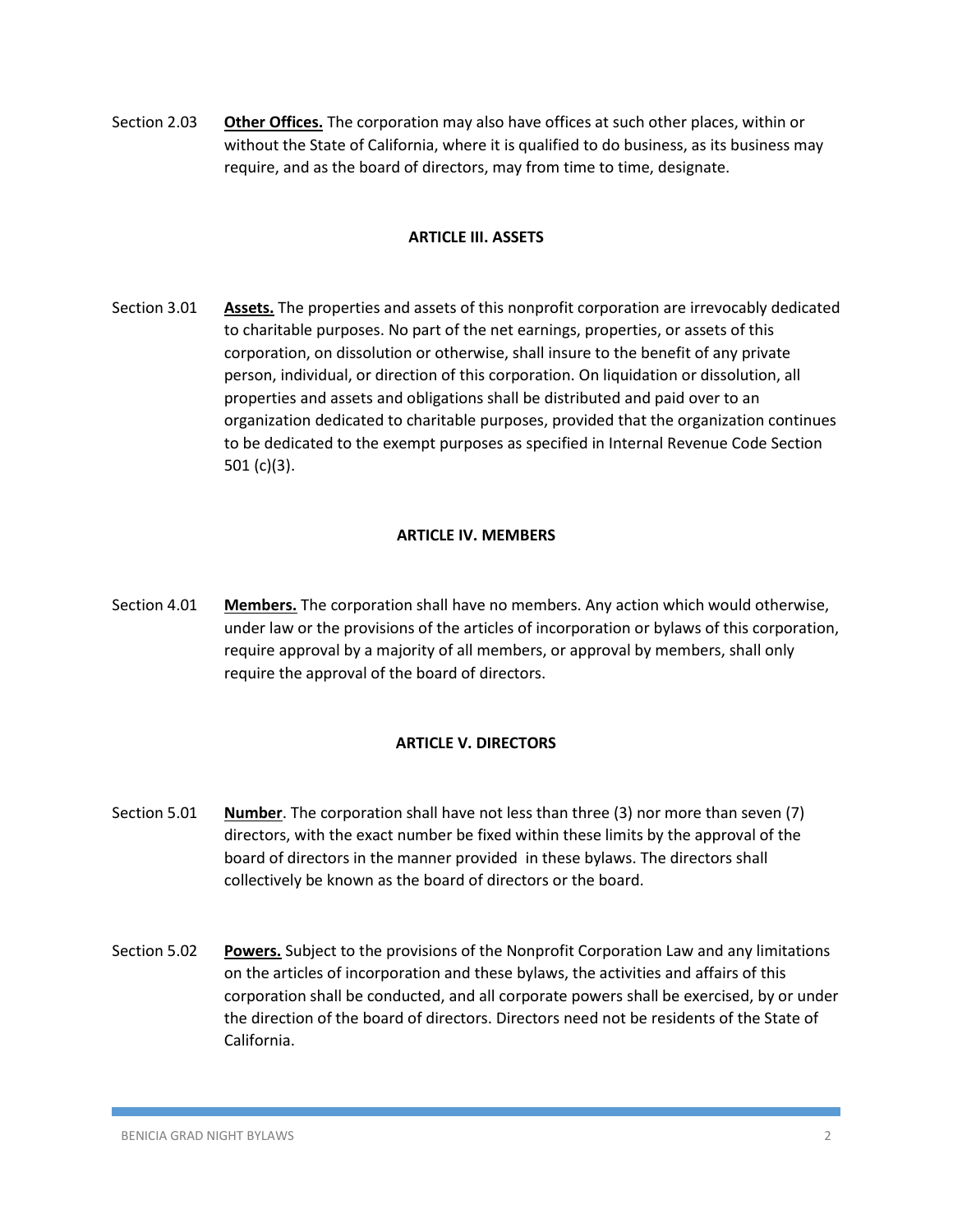#### Section 5.03 **Duties:**

- (A) Perform any and all duties imposed upon them, collectively or individually, by law, by the articles of incorporation of this corporation or by these bylaws.
- (B) Appoint and remove, except as otherwise provided in these bylaws, and prescribe the duties of all officers, consultants, and agents of the corporation.
- (C) Supervise all officers, consultants, and agents of the corporation to see that their duties are properly performed.
- (D) Meet at such times and places as required by these bylaws.
- (E) Register their addresses with the secretary of the corporation. Notices of meetings mailed or electronically transmitted shall be valid notices thereof.
- Section 5.04 **Terms of Office- Founding Directors.** Commencing with the fiscal year that begins on August 1, 2004, three (3) directors will be elected to a two-year term, and will thereafter be eligible for re-election to another consecutive two-year term; any additional directors added by the founding directors during the first fiscal year will be elected to a one-year term, and will thereafter be eligible for re-election for up to two (2) consecutive two-year terms.
- Section 5.05 **Election**. The directors shall be elected at each regular annual meeting as prescribed in these bylaws. The candidate receiving the highest number of votes up to the number of directors to be elected are elected for the two-year terms.
- Section 5.06 **Compensation**. Directors shall serve without compensation but shall be allowed reasonable advancement or reimbursement for expenses incurred in the performance of their duties as specified in Section 5.03 of this article. Such advancement or reimbursement shall not include travel to and from meetings of the board of directors. Directors may not be compensated for rendering services to the corporation in any capacity other than director, unless such other compensation is reasonable and is allowable under the provisions of section 5.07 of this article.
- Section 5.07 **Restriction Regarding Interested Directors**. Notwithstanding any other provision of these bylaws, not more than twenty-five (25%) of the persons serving on the board may be interested persons. For the purposes of this section "interested persons" means either:
	- (A) Any person currently being compensated by the corporation for services rendered within the previous twelve (12) months, whether as an independent contractor,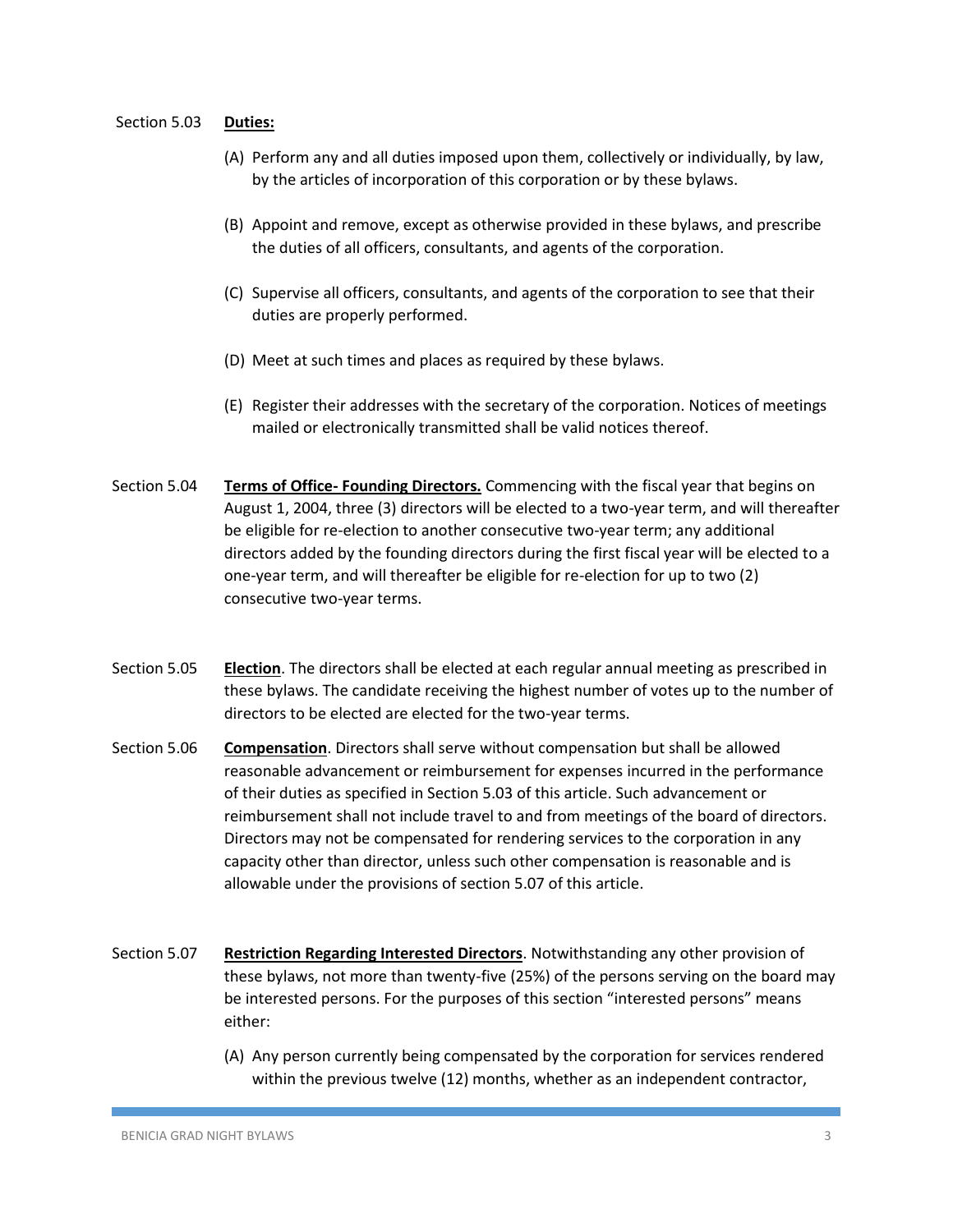supplier of good or services, or otherwise excluding any reasonable advancement or reimbursement paid to a director as a director; or

- (B) any brother, sister, descendant, ancestor, spouse, brother-in-law, sister-in-law, sonin-law, daughter-in-law, mother-in-law, or father-in-law of any such person.
- Section 5.08 **Place of Meeting**. Meetings shall be held at the principal office of the corporation, unless otherwise provided by the board, or at such place within or without the State of California which has been designated from time to time by resolution of the board of directors.

In the absence of such designation, any meeting not held in the principal office of the corporation shall be valid if held on the written consent of all directors given either before or after the meeting and filed with the secretary of the corporation, or after all board members have been given written notice of the meetings, as hereinafter provided for special meetings of the board. Any meetings, regular or special, may be held by conference telephone or similar communications equipment, so long as all directors participating in such meeting can hear one another.

- Section 5.09 **Regular and Annual Meetings**. Regular meetings of the board of directors shall be held on a quarterly basis on dates to be determined by the board of directors and at a place to be designated by the board of directors.
- Section 5.10 **Special Meetings**. Special meetings of the board of directors may be called by the president or any two (2) directors, and such meetings shall be held at the place, within or without the State of California, designated by the person or persons calling the meeting, and in the absence of such designation, at the principal office of the corporation.
- Section 5.11 **Notice of Meetings**. Regular meetings may be held without notice. Special meetings of the board shall be held upon four (4) days' notice by first-class mail, or forty-eight hours' notice delivered personally or by telephone or electronic communications. Such notices shall be addressed to each director at his or her address, as shown on the books of corporation.
- Section 5.12 **Contents of Notice**. Notice of meetings not herein dispensed with shall specify the place, day, and hour of the meeting. The purpose of any board meeting need not be specified in the notice.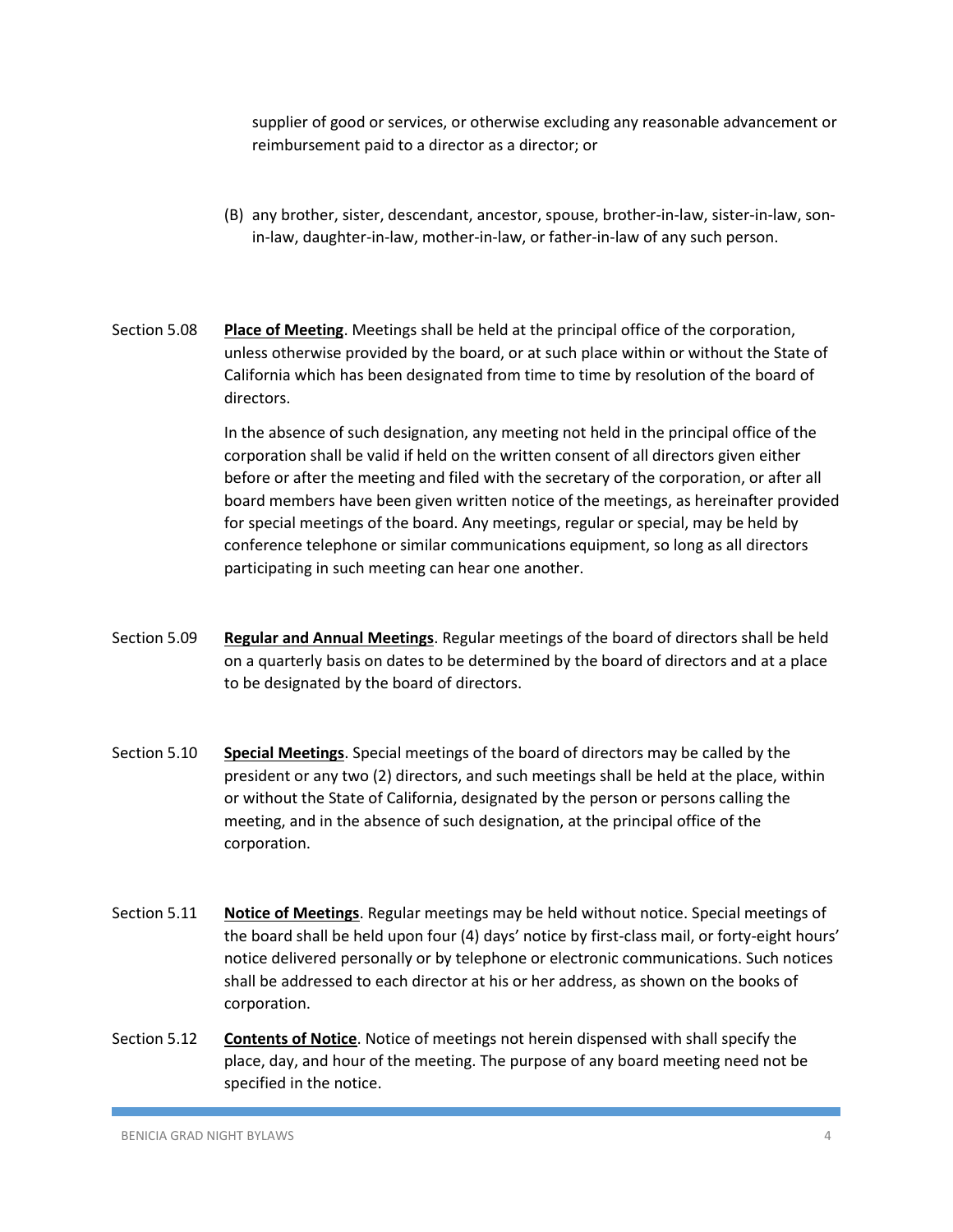- Section 5.13 **Waiver of Notice and Consent to Holding Meetings**. The transactions of any meeting of the board, however called and noticed, or wherever held, are as valid as though the meeting had been duly held after proper call and notice, provided a quorum, as hereinafter defined, is present, and provided that either before or after the meeting, each director not present signs a waiver of notice, a consent to holding such a meeting, or an approval of the minutes thereof. All such waivers, consents, and approvals, shall be filed with the corporate records and made a part of the minutes of the meeting.
- Section 5.14 **Quorum of Meetings**. A quorum shall consist of the majority (51 percent) of the number of directors. If less than the majority of the directors are present at a meeting, a majority of those directors present may adjourn the meeting without further notice.
- Section 5.15 **Majority Action as Board Action**. Every act or decision done or made by a majority of the directors present at a meeting duly held at which a quorum is present is the act of the board of directors, unless the articles of incorporation or bylaws of this corporation, or provisions of the Nonprofit Corporation Law, particularly those provisions relating to the appointment of committees (Section 5212), approval of contracts or transactions in which a director has a material financial interest (Section 5233), and indemnification of directors (Section 5238e) require a greater percentage or different voting rules for approval of a matter by the board.
- Section 5.16 **Conduct of Meetings**. Meetings of the Board of Directors shall be presided over by the president of the corporation, or in his or her absence, by a chair chosen by the majority of the directors present at the meeting. The secretary of the corporation shall act as secretary of all meetings of the Board, provided that in his or her absence, the presiding officer shall appoint another person to act as secretary of the meeting.

Meetings shall be governed by the most current edition of *Roberts Rules of Order*, insofar as such rules are not inconsistent with or in conflict with these bylaws, with the articles of incorporation of this corporation, or with provisions of law.

Section 5.17 **Action by Unanimous Written Consent Without Meeting**. An action required or permitted to be taken by the board of directors under any provision of law may be taken without a meeting if all members of the board shall individually or collectively consent in writing to such action. For the purpose of this section only, "all members of the board" shall not include any "interested director" as defined in Section 5233 of the Nonprofit Corporation Law. Such written consent or consents shall be filed with the minutes of the proceedings of the board. Such action by written consent shall have the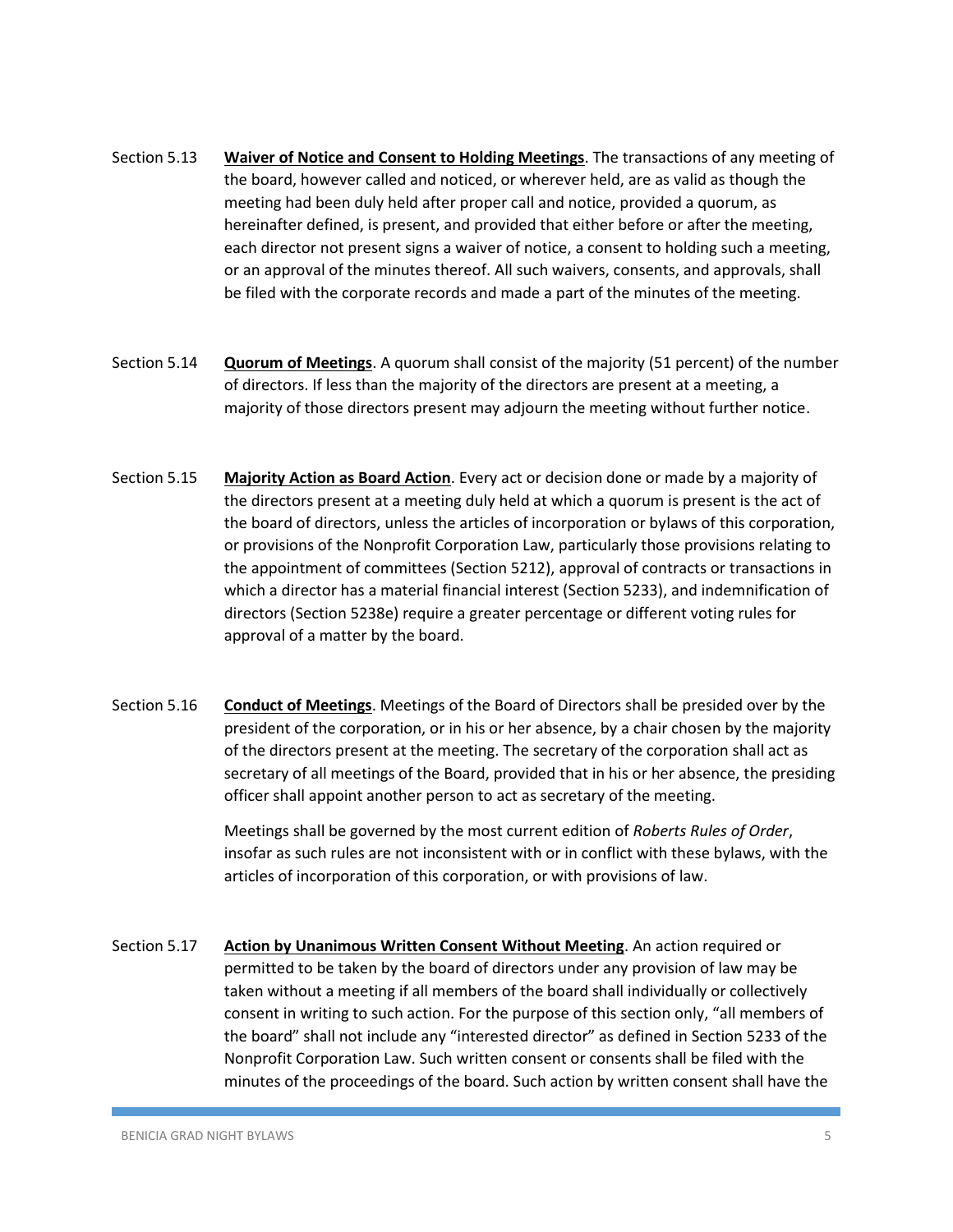same force and effect as the unanimous vote of the directors. Any certificate or other document filed under any provision of law which related to action so taken shall state that the action was taken by unanimous written consent of the board of directors without a meeting, and that the bylaws of this corporation authorize the directors to so act. Such statement shall be prima facie evidence of such authority.

#### Section 5.18 **Removal of Directors**.

- (A) **For Cause**. The board may declare vacant the office of a director on the occurrence of any of the following events:
	- 1. The director has been declared of unsound mind by an order of the court;
	- 2. The director has been convicted of a felony; or
	- 3. The director has been found by order of any court to have breached duties imposed by the Corporations Code on directors who perform functions with respect to assets held in charitable trust; or
	- 4. The director has failed to attend three (3) consecutive meetings of the board.
- (B) **Without Cause**. Any or all of the directors may be removed without cause if approved by the directors within the meaning of Section 5033 of the Corporations Code. However a director shall not be removed, unless the entire board is removed, when the votes cast against removal, or not consenting in writing to such removal, would be sufficient to elect such director, if voted cumulatively in an election in which the same total number of votes cast and the entire number of directors authorized at the time of the director's most recent election were then being elected.
- Section 5.19 **Resignation**. Any director may resign effective on giving written notice to the president or secretary.
- Section 5.20 **Vacancies on Board**. Vacancies on the board of directors shall exist (1) on the death, resignation, or removal of any director, and (2) whenever the number of authorized directors is increased.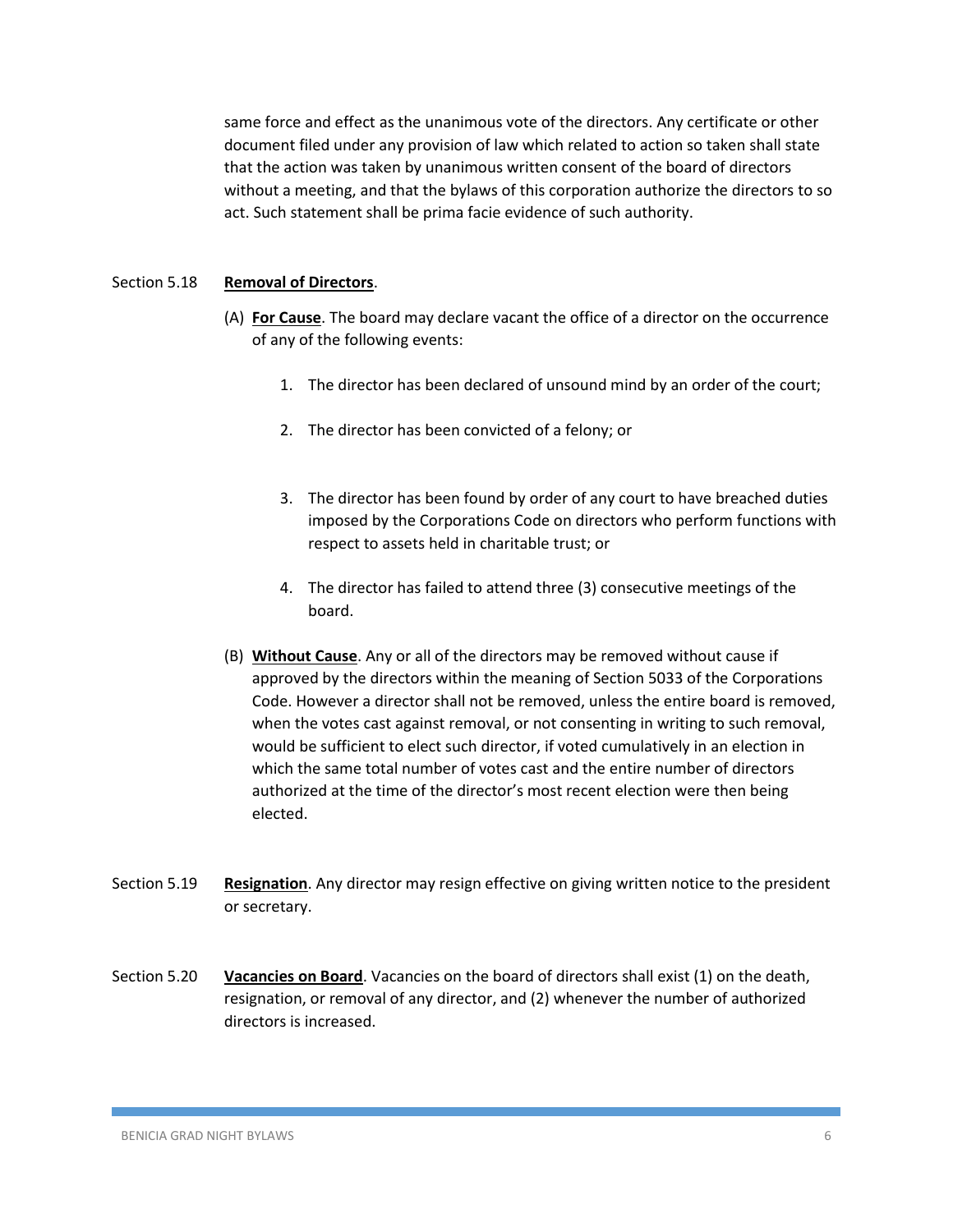Any vacancy occurring in the board of directors may be filled by a majority vote of the remaining directors. A director elected to fill a vacancy shall be elected for the unexpired term of his or her predecessor.

- Section 5.21 **Non-Liability of Directors**. The directors shall not be personally liable for the debts, or other obligations of the corporation.
- Section 5.22 **Indemnification by Corporation of Directors, Officers, Consultants, and Other Agents**. To the extent that a person, who is, or was, a director, officer, consultant, or other agent of this corporation, has been successful on the merits in defense of any civil, criminal, administrative, or investigative proceeding brought to procure a judgement against such person by reason of the fact that he or she is, or was, an agent of the corporation, or has been successful in defense of any claim, issue, or matter, therein, such person shall be indemnified against expenses actually and reasonably incurred by the person in connection with such proceeding.

If such person either settles any such claim or sustains a judgement against him or her, then indemnification against expenses, judgments, fines, settlements and other amounts reasonably incurred in connection with such proceedings shall be provided by this corporation, but only to the extent allowed by, and in accordance with, the requirements of Section 5238 of the Nonprofit Corporation Law.

Section 5.23 **Insurance for Corporate Agents**. The board of directors may adopt a resolution authorizing the purchase and maintenance of insurance on behalf of any agent of the corporation (including a director, officer, employee, or other any agent of the corporation) against any liability other than for violating provisions of law relating to self-dealing (Section 5233 of the Nonprofit Corporation Law) asserted against or incurred by the agent in such capacity or arising out of the agent's status, whether or not the corporation have the power to indemnify the agent against such liability under the provisions of Section 5238 of the Nonprofit Corporation Law.

#### **ARTICLE VI. OFFICERS**

Section 6.01 **Number and Titles**. The officers of this corporation shall be a president, a vice president, a secretary, and a financial officer. The officers shall comprise the executive committee of the board of directors.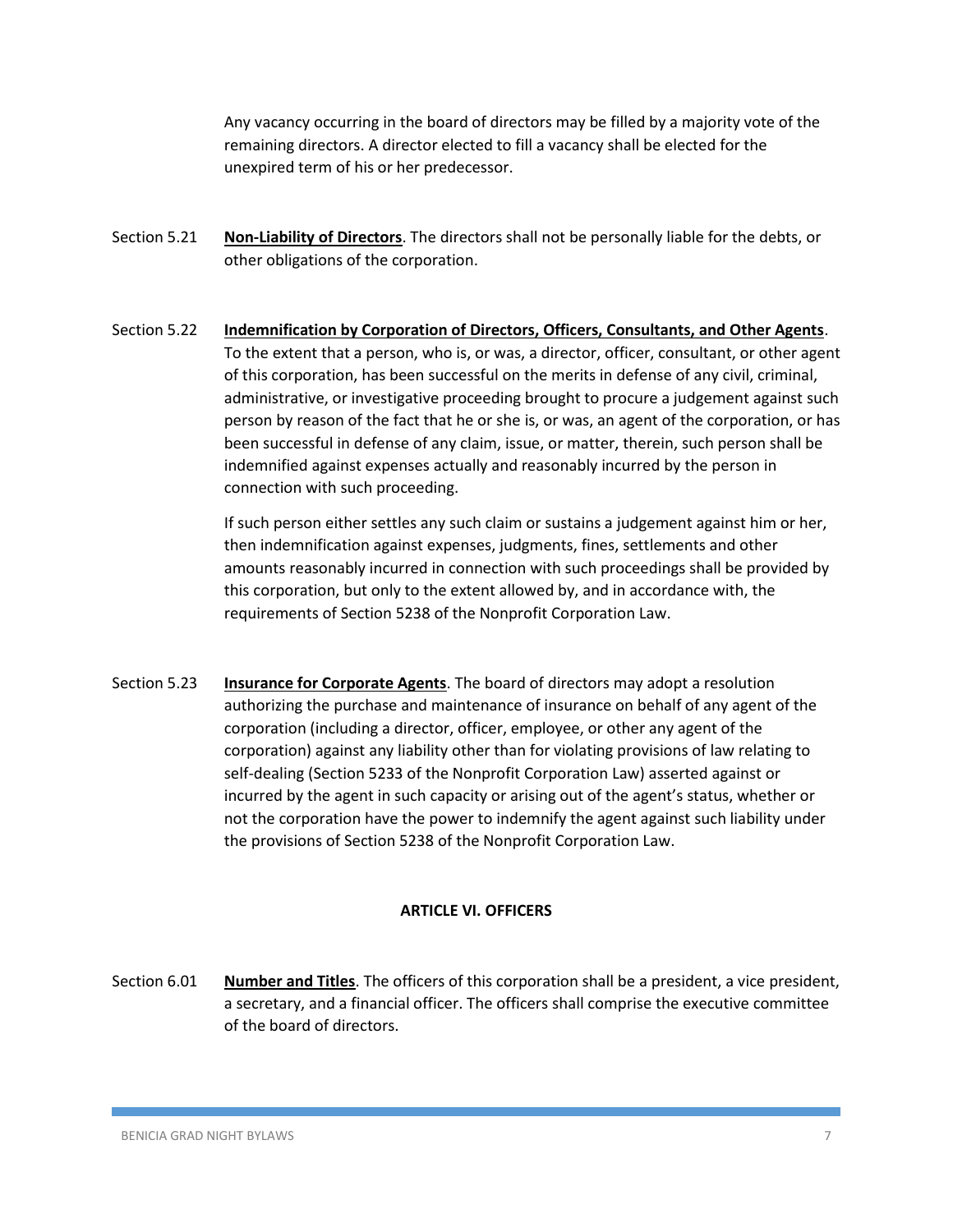- Section 6.02 **Duties of the President**. The president shall be the general manager and the chief executive officer of the corporation and shall, subject to the control of the board of directors, supervise and control affairs of the corporation and the activities of the officers and consultants. He or she shall be an *ex officio* member of all standing and special committees of the board. He or she shall perform all the duties incident to her or his office and such other duties as may be required by laws, by the articles of incorporation of this corporation, or by the bylaws, or which may be prescribed from time to time by the board of directors. The president shall preside at all meetings of the board of directors and its executive committee. Except as otherwise expressly provided by law, by the articles of incorporation, or by the bylaws, he or she in the name of the corporation, execute such deeds, mortgages, bonds, contracts, checks, or other instruments, which may from time to time be authorized by the board of directors.
- Section 6.03 **Duties of the Vice President**. In the absence of the president, or in the event of his or her inability or refusal to act, the vice president shall perform all the duties of the president, and when so acting shall have all the powers of, and be subject to all restrictions on, the president. The vice president shall serve on the executive committee of the board, and have other powers and perform other such duties as may be prescribed by law, by articles of incorporation of this corporation, or by these bylaws, or as may be prescribed by the board of directors.

#### Section 6.04 **Duties of the Secretary**. The secretary shall:

- (A) Certify and keep at the principal office of the corporation the original, or a copy, of these bylaws as amended or otherwise altered to date.
- (B) Keep at the principal office of the corporation or at such other place as the board may determine, a book of minutes of all the meetings of the directors, recording therein the time and place of holding, whether regular or special, how called, how notice thereof was given, the names of those present or represented at the meeting, and the proceedings thereof.
- (C) See that all notices are duly given in accordance with the provision of these bylaws or as required by law.
- (D) Be custodian of the records of the seal of the corporation and see that the seal is affixed to all duly executed documents, the execution of which on behalf of the corporation under its seal is authorized by law or by these by laws.
- (E) Exhibit at all reasonable times to any director of the corporation, or to his or her agent or attorney, on request therefor, the bylaws and the minutes of the proceedings of the directors of the corporation.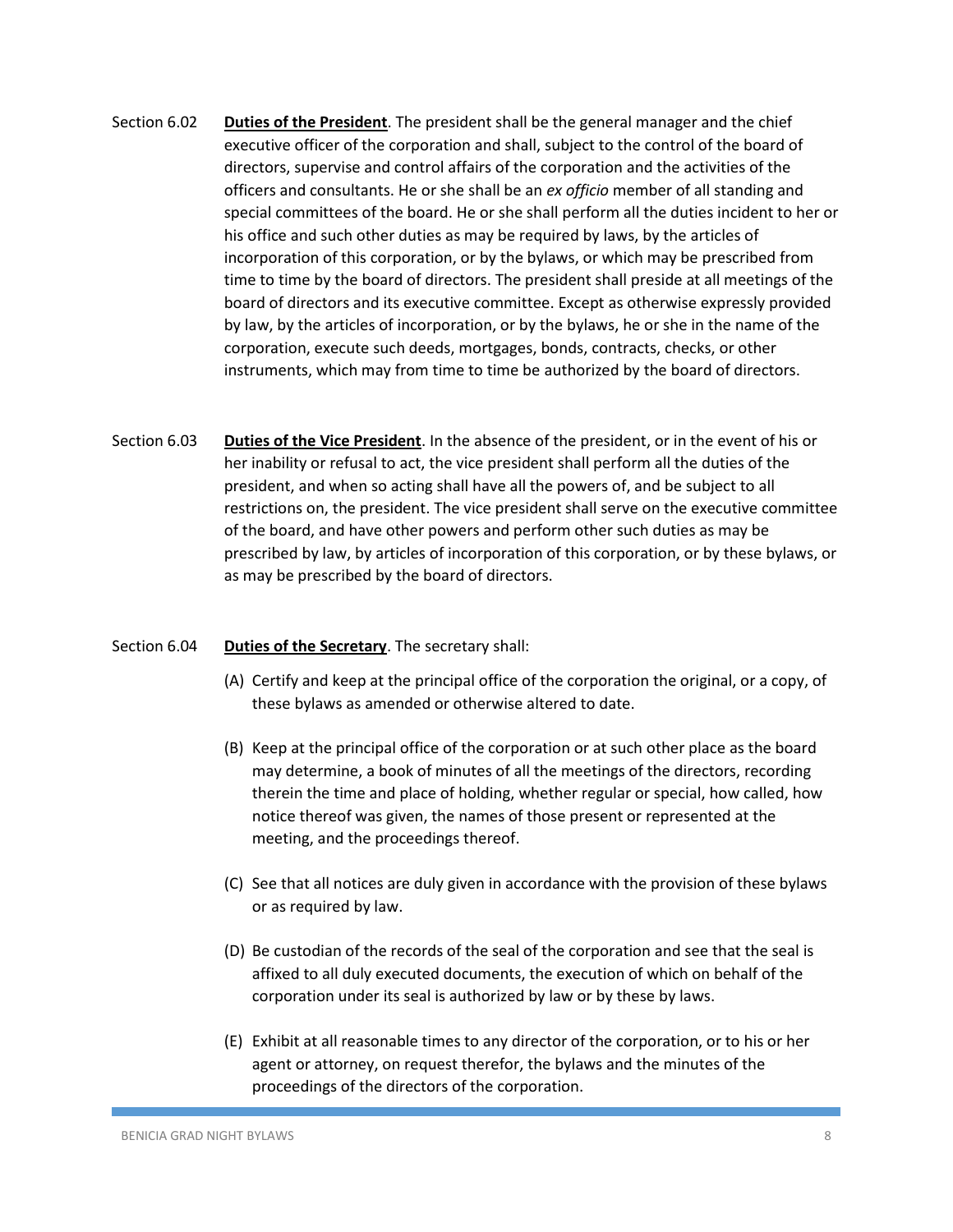- (F) Serve as a member of the executive committee of the board.
- (G) In general, perform all duties incident to the office of secretary and such other duties as may be required by law, by the articles of incorporation of this corporation, or by these bylaws, or which may be assigned to him or her from time to time by the board of directors.
- Section 6.05 **Duties of the Financial Officer**. Subject to the provision of these bylaws relating to the "Execution of Instruments, Deposits and Funds," the financial officer shall:
	- (A) Supervise the treasurer in the receipt and disbursal of funds.
	- (B) Have charge and custody of, and be responsible for, all funds and securities of the corporation, and establish accounts in the name of the corporation in such banks, trust companies, or other depositories as shall be selected by the board of directors.
	- (C) Keep and maintain adequate and correct accounts of the corporation's properties and business transactions, including amounts of its assets, liabilities, receipts, disbursements, gains, and losses.
	- (D) Exhibit at all reasonable times the books of account and financial records to any director of the corporation, or to his or her agent or attorney, on request thereof.
	- (E) Render to the president and directors, whenever requested, an account of any and all of his or her transactions as financial officer, and of the financial condition of the corporation.
	- (F) Prepare, or cause to be prepared, and certify, or cause to be certified, the financial statements, to be included in any required reports.
	- (G) To prepare, or cause to be prepared, all tax returns and other fiscal reports required by federal, state, or local statute.
	- (H) Serve as a member of the executive committee of the board.
	- (I) In general, perform all duties incident to the office of financial officer and such other duties incident of the office of financial officer and such other duties as may be required by law, by the articles of incorporation, or by these bylaws, or which may be assigned to him or her from time to time by the board of directors.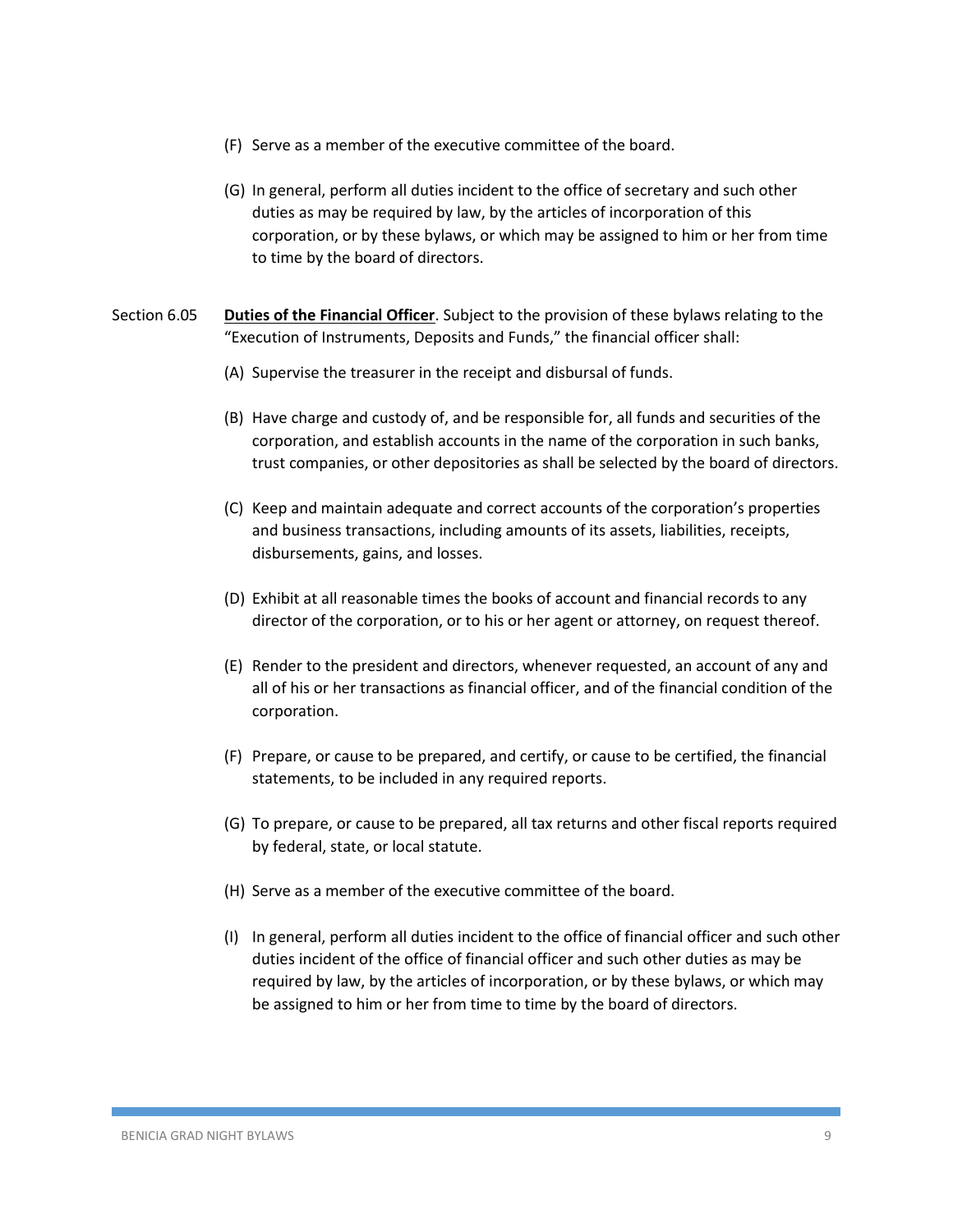- Section 6.06 **Subordinate Officers**. The Board of Directors may appoint such other officers as deemed necessary, and such officers shall serve such terms, have such authority, and perform such duties as may be prescribed from time to time by the board of directors.
- Section 6.07 **Qualification, Election, and Term of Office**. Any director may serve as an officer of this corporation. Officers shall be elected by the board of directors at the annual meeting of the corporation or at such other times as the replacement of an officer is required. An officer shall hold office until he or she resigns or is removed or is otherwise disqualified to serve, or until his or her successor shall be elected or qualified, whichever occurs first.
- Section 6.08 **Removal and Resignation**. Any officer or consultant may be removed, either with or without cause, by the board of directors, at any time. Any officer may resign at any time by giving written notice to the board of directors or to the president or secretary of the corporation. Any such resignation shall take effect at the date if the receipt of such notice or at any later date specified therein, and, unless otherwise specified therein, the formal acceptance of such resignation shall not be necessary to make it effective.
- Section 6.09 **Vacancies**. Any vacancies caused by the death, resignation, removal, disqualification, or otherwise, of any officer shall be filled by a majority vote of the board of directors. In the event of a vacancy in any office other than that of president, such vacancy may be filled temporarily through appointment by the president until such time as the board shall fill vacancy. Vacancies occurring in offices of officers appointed at the discretion of the board may or may not be filled, as the board shall determine.
- Section 6.10 **Compensation**. The officers and directors of the corporation shall not be compensated for the performance of their duties, except for the reasonable advancement or reimbursement for expenses incurred in the performance of their duties as specified in Section 5.06 of these bylaws.

# **ARTICLE VII. COMMITTEES**

- Section 7.01 **Executive Committee**. The president, vice president, secretary, and financial officer of the corporation shall comprise the executive committee. The board shall delegate to the executive committee any of the powers and authority of the board in the management of the business and affairs of the corporation, except with respect to:
	- (A) The filling of vacancies on the board or on any committee that has the authority of the board.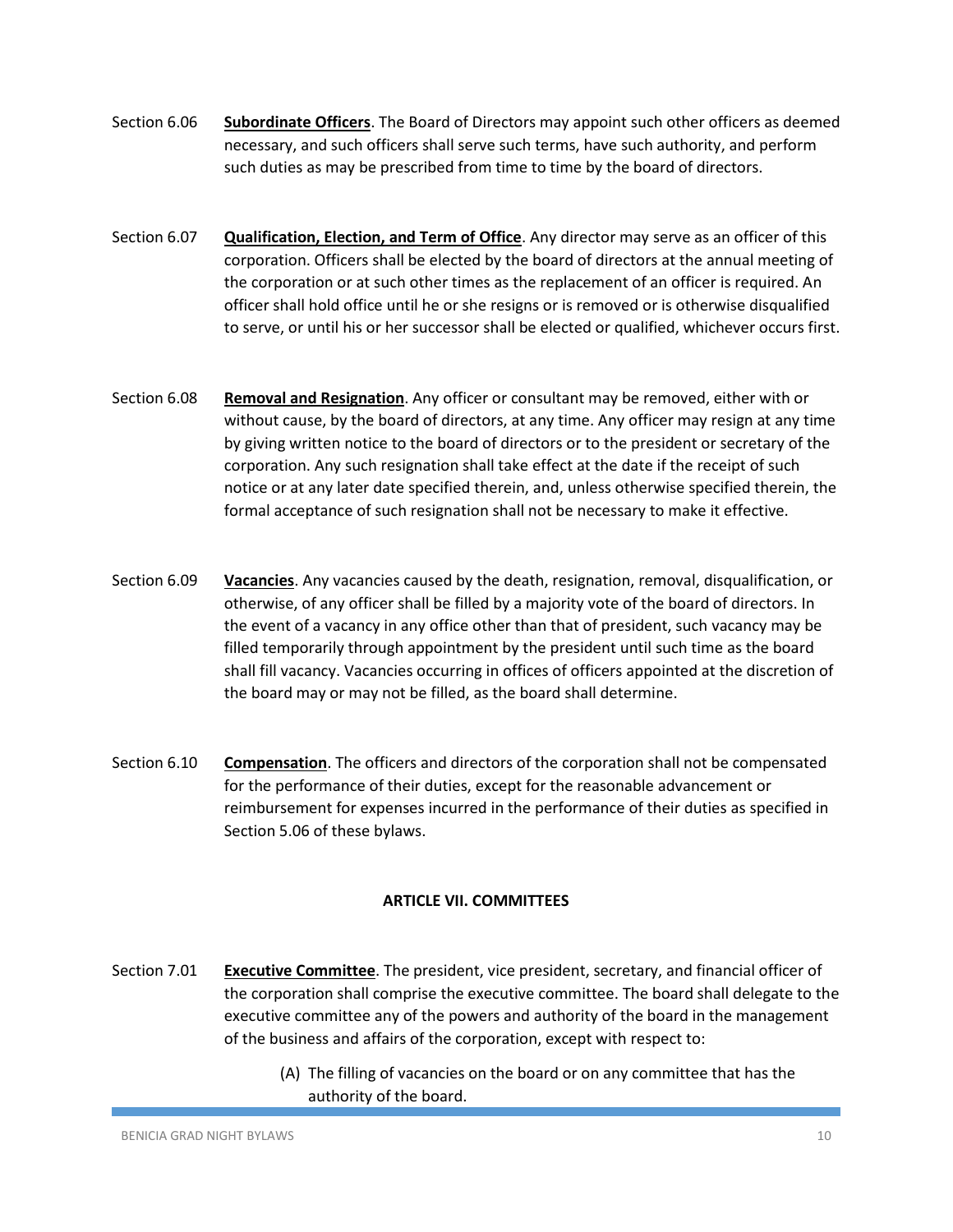- (B) The amendment or repeal of bylaws or the adoption of new bylaws.
- (C) The amendment or repeal of any resolution of the board that by its express terms is not so amendable or repealable.
- (D) The appointment of committees of the board thereof.
- (A) The approval of any transaction to which this corporation is a party and in which one or more of the directors has a material financial interest, except as expressly provided in Section 5233(d)(3) of the Nonprofit Corporation Law.

By a majority vote, the board may at any time revoke or modify any or all of the authority so delegated, increase or decrease but not below three (3) the number of its member, and fill vacancies therein from the members of the board. The committee shall keep regular minutes of its proceedings, cause them to be filed with the corporate records, and report the same to the board from time to time as the board may require.

- Section 7.02 **Other Committees**. The corporation shall have such other committees as may from time to time be designated by resolution of the board of directors. Such other committees may consist of persons who are not also members of the board. These additional committees shall act in an advisory capacity only to the board in accordance to policies and procedures developed and approved by the board.
- Section 7.03 **Meetings and Action of Committees**. Meetings and actions of committees shall be governed by, noticed, held, and taken in accordance with the provisions of these bylaws concerning meetings of the board of directors, with such changes in the context of such bylaws provisions as are necessary to substitute the committee for the board of directors, except that the time for regular meetings or committees may be fixed by resolution of the board of directors or by the committee. The board of directors may also fix the time for special meetings of committees, and adopt rules and regulations pertaining to the conduct of meetings of committees to the extent that such rules and regulations are not inconsistent with the provisions of these bylaws.

#### **ARTICLE VIII. EXECUTION OF INSTRUMENTS, DEPOSITS, AND FUNDS**

Section 8.01 **Execution of Instruments**. All contracts and other instruments shall be approved by the board of directors and signed by the president and at least one other member of the executive committee. The board of directors, except as otherwise provided in these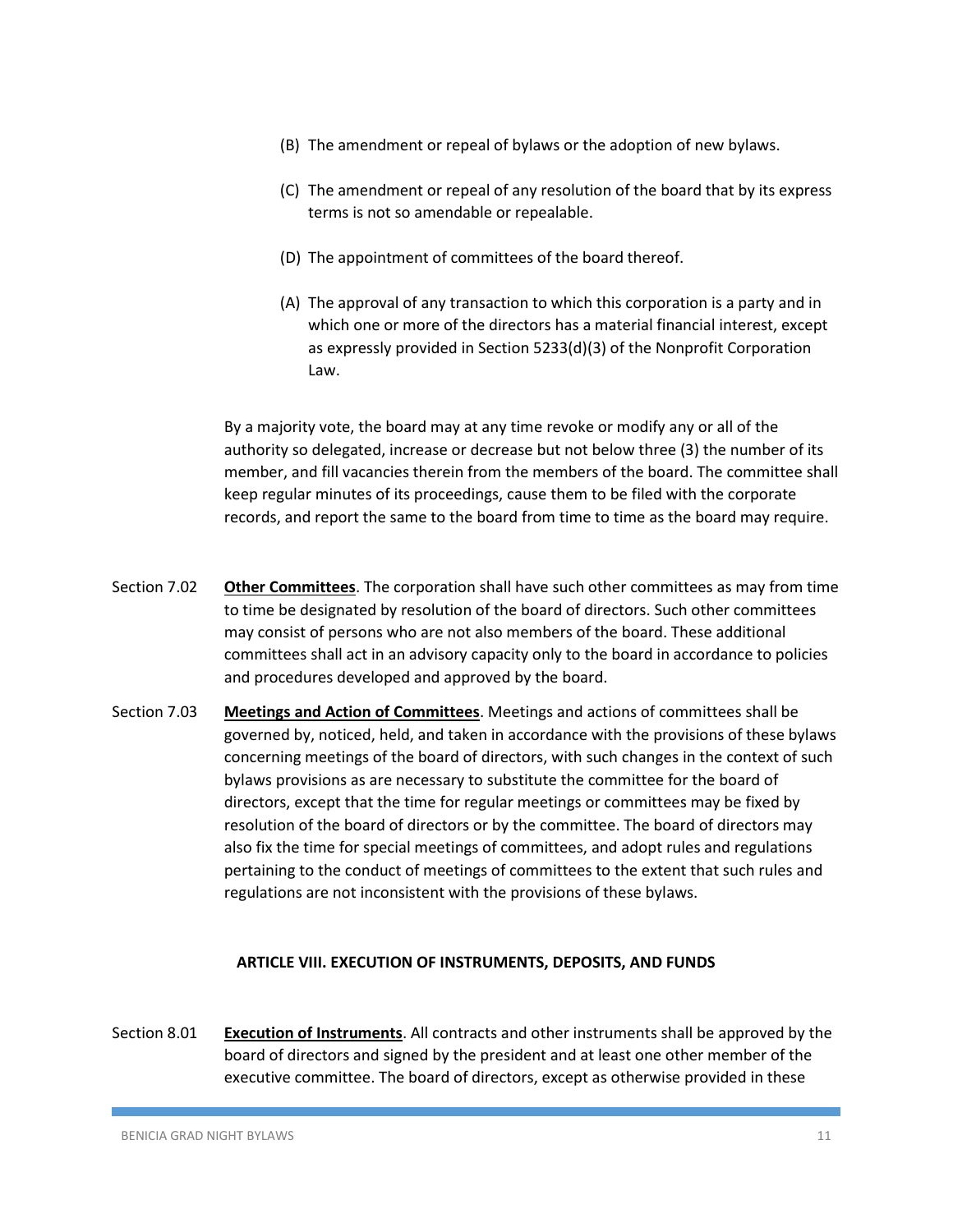bylaws, may by resolution authorize other officers or agents of the corporation to enter into any contract, or execute and deliver any instrument, in the name of and on behalf of the corporation, but such authority shall be confined to specific instances. Unless so authorized, no officer, agent, or employee shall have any power or authority to bind the corporation by any contract or engagement or to pledge its credit or to render it liable monetarily for any purpose or in any amount.

Section 8.02 **Checks and Notes**. Except as otherwise specifically determined by resolution of the board of directors, or as otherwise required by law, checks, drafts, promissory notes, orders for the payment of money, and other evidence of indebtedness of the corporation shall be signed by two authorized signatories of the corporation. Any such transaction or series of transactions with a single business or individual in which the aggregate total exceeds one-thousand dollars (\$1,000) shall be signed by the financial officer or the president and one of the other authorized signatories of the corporation.

> Authorized signatories on the general checking account to be used for Grad Night party operating expenses shall be the financial officer, or other authorized signatory approved by the board of directors.

> Authorized signatories on any long-term savings or investment account, endowment fund, or accounts containing funds from restricted donations shall be the president and the financial officer only. Any transfer of funds from any account outside the general operating checking account including, but not limited to, long-term savings or investment accounts, must be approved by the board of directors. Transfer must be made by either the financial officer or the president.

- Section 8.03 **Deposits**. All funds of the corporation shall be deposited from time to time to the credit of the corporation in such banks, trust companies, or other depositories as the board of directors may select.
- Section 8.04 **Gifts**. The board of directors may accept on behalf of the corporation any contribution, gift, bequest, or devise for the charitable purposes of this corporation.

#### **ARTICLE IX. CORPORATE RECORDS, REPORTS, AND SEAL**

Section 9.01 **Maintenance of Corporate Records**. The corporation shall keep at its principal office in the State of California: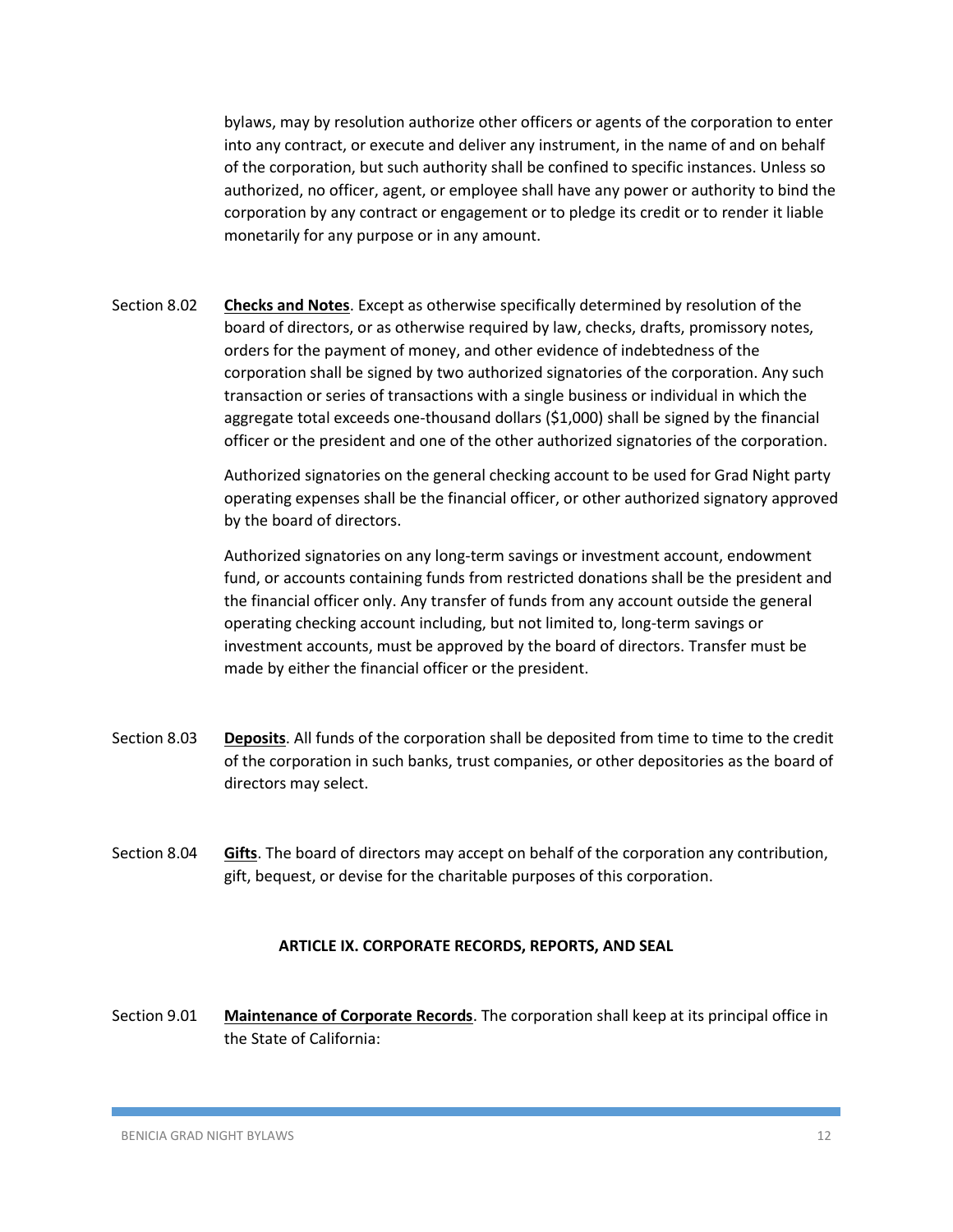- (A) Minutes of all meetings of directors and committees of the board, indicating the time and place of holding such meetings, whether regular or special, how called, the notice given, and the names of those present and the proceedings thereof.
- (B) Adequate and correct books and records of account, including accounts of its properties and business transactions and accounts of its assets, liabilities, receipts, disbursements, gains, and losses.
- (C) A copy of the corporation articles of incorporation and bylaws, as amended todate, which shall be open to inspection by the board of directors of the corporation at all reasonable times.
- Section 9.02 **Corporate Seal**. The board of directors may adopt, use, and at will alter, a corporate seal. Such seal shall be kept at the principal office of the corporation. Failure to affix the seal to corporate instruments however, shall not affect the validity of any instrument.
- Section 9.03 **Directors' Inspection Rights**. Every director shall have the absolute right any reasonable time to inspect and copy all books, records, and documents of every kind, and to inspect the physical properties of the corporation.
- Section 9.04 **Right to Copy and Make Extracts**. Any inspection under the provisions of this article may be made in person or by agent or attorney and the right to inspection includes the right to copy and make extracts.
- Section 9.05 **Annual Report**. The board shall cause an annual report to be furnished not later than one hundred and twenty (120) days after the close of the corporation's fiscal years to all directors of the corporation. The report shall contain the following information in appropriate detail:
	- (A) The assets and liabilities, including the trust funds, of the corporation as of the end of the fiscal year.
	- (B) The principal changes in assets and liabilities, including trust funds, during the fiscal year.
	- (C) The revenue or receipts of the corporation, both unrestricted and restricted to particular purposes, for the fiscal year.
	- (D) The expenses or disbursements of the corporation, for both general and restricted purposes, during the fiscal year.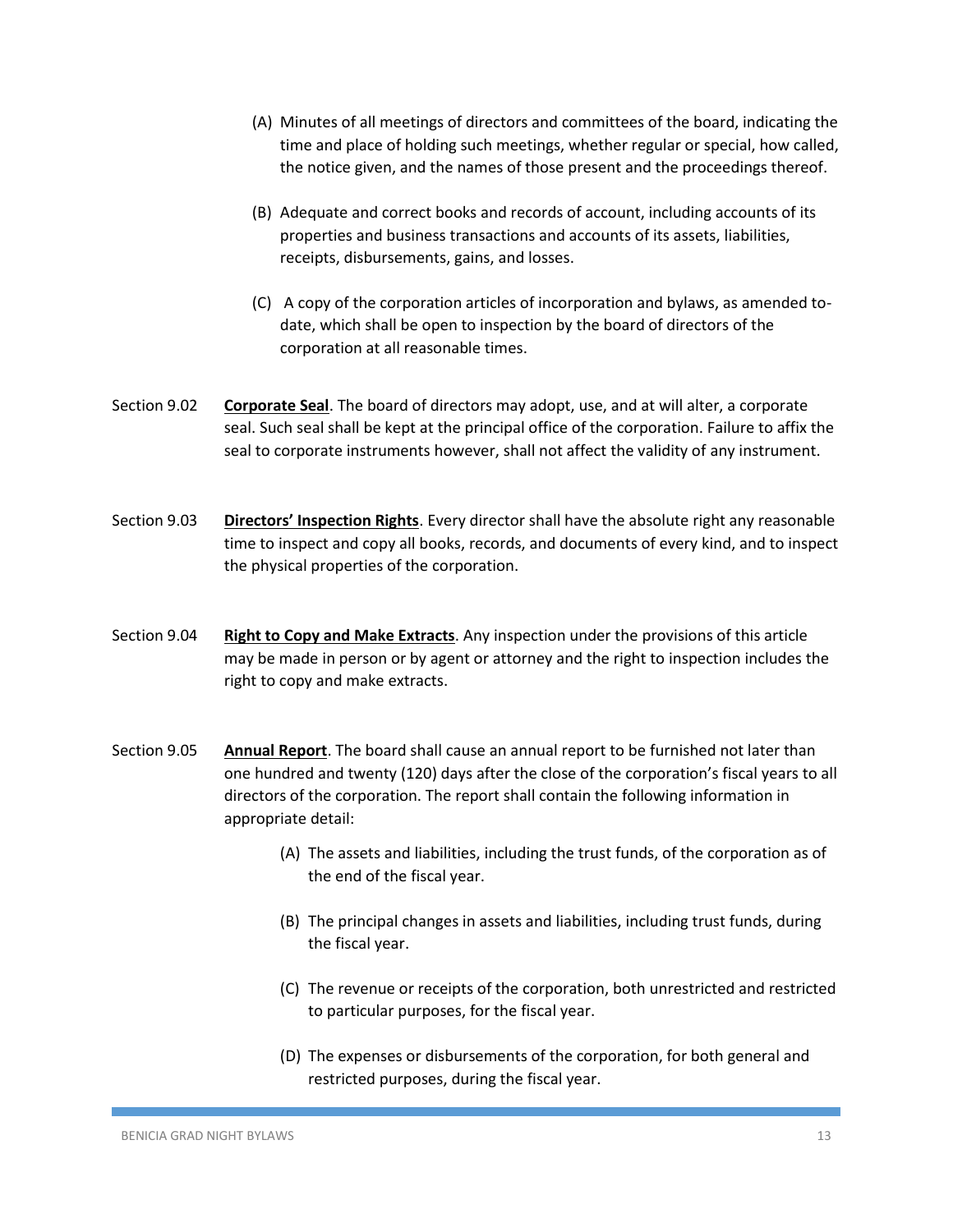## **ARTICLE X. FISCAL YEAR**

Section 10.01 **Fiscal Year of the Corporation**. The fiscal year of the corporation shall begin on the first day of August and end on the last day of July each year.

#### **ARTICLE XI. BYLAWS**

Section 11.01 **Amendment of Bylaws**. Subject to any provision of law applicable to the amendment of bylaws of public benefit nonprofit corporations, these bylaws, or any of them, may be altered, amended, or repealed, and new bylaws adopted, by a majority vote of the board of directors.

#### **ARTICLE XIII. AMENDMENT OF ARTICLES**

- Section 12.01 **Amendment of Articles**. Amendment of the articles of incorporation may be adopted by the approval of a majority of the board of directors of this corporation.
- Section 12.02 **Certain Amendments**. Notwithstanding the above section of this article, this corporation shall not amend its articles of incorporation to alter any of the names and addresses of the first directors of this corporation, not the name and address of its initial agent, except to correct an error in such statement. Any other amendments to the articles of incorporation must be approved by a two-thirds majority to the directors and properly filed in the legally prescribed manner with the Secretary of State of the State of California.